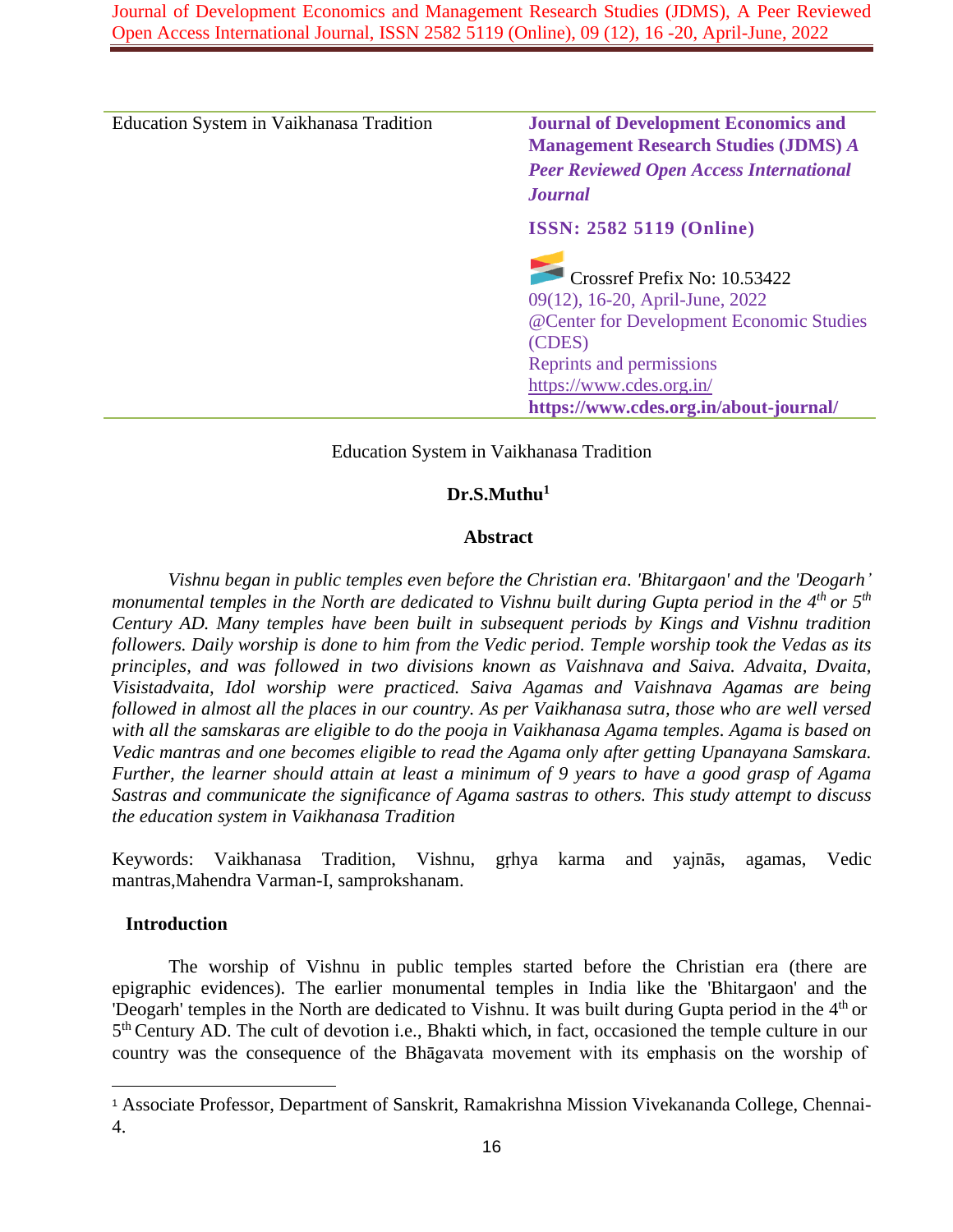Vishnu. The earliest inscriptional reference of Vishnu in South India as a Vedic God worthy of worship is found in the 'Nanaghat' inscription of Naganika, queen of the Satavahana monarch Satakarni II in South India around 184-125 BC. It contains eulogy of Sankar Shana and Vasudeva among other Gods like Indra and other lokapalas. It is well known that in the Bhāgavata ideology Sankarshana and Vasudeva are the adorable 'vyuha' forms of the great God who is hailed as Bhagavat and that they represent the hero-brother of the 'vṛshni' family, Balarama and Krishna. The Vaishnava movement in South India gathered momentum when the Pallavas crossed the Vindhyas and carne down to the South to establish a great empire here. The "Talagunda' inscription mentions that the 'Kadamba ruler Mayura Sarma' went to Kanchipuram, the Pallava capital, to study the whole of the sacred lore. The same inscription mentions a temple for Mahadeva in Talagunda. The Kadamba Kings, like the Pallavas, were fervent supporters of Vedic culture and also encouraged the building of temples. The Pallava king, Mahendra Varman-I, claimed the title of 'builder of temples' and built temples in Chingleput, North and South Arcots, and Tiruchirappalli districts. Kings spent a lot of money for construction of beautiful temples for people to worship the Lord.

Generally, this daily worship is being witnessed from the Vedic period. At the end of the "gṛhya karmā" & "yajnās" Lord Vishṇu and all Gods are worshiped, and they derived the full benefits of such yaiñās. "अथाग्नौ नित्यहोमान्ते विष्णोर्नित्यार्चा सर्व देवार्चा भवति।" Temple worship can be divided into 1) praying for oneself, 2) praying for others and for the welfare of the universe. "स्वार्थो गृहार्चा प्रोक्तः परार्थस्त्वालयार्चनम्" for oneself takes place in individual homes. Praying for others takes place in public temples. This, form of temple worship took the Vedas as its principles, and was followed in two divisions known as Vaishnava and Saiva. Following the principles of Vedas, different systems came into practice - Advaita, Dvaita, Visistadvaita, Idol worship were practiced in all these systems in the beginning. Adisankara systematized six religious ways and they are शैवम्, वैष्णवम्, गाणापत्यम्, सौरम्, कौमारम्, शाक्तम्।

In India, Saiva Agamas and Vaishnava Agamas are being followed in almost all the places. The other agamas are being followed in a few places only. It requires priests well versed in the Agamas to look after the day-to-day needs, special needs, constructions etc, Great sacred lore grew around these activities and consequently a formal way of teaching and imparting became the need of the hour. This paper will be able through light on how education system is adopted in Vaikhanasa tradition.

Vaishnava agamas are divided into two major divisions - 1. Vaikhanasa, 2. Pancharatra. In these agamas there are four sections namely i) Kriyapada, ii) Cariyapada, iii) Yogapada, and iv) Jnanapada. The first and second deal with learning process and applications. The Third section deals with controlling the mind and sense organs, and the final section deals with attaining liberation (Moksha).

1. PANCARATRA AGAMA - Pancaratra agama takes recourse to the ritual practices (tantras). These agamas were taught by Lord Narayana to Narada, and then they spread over the entire earth. A man trained in Pancaratra has to get Diksa to enter Vishnu temple, after obtaining certain qualifications i.e. he has to do Gayatri Japa, Aṣṭaksaram regularly, get samasrayana, he has to establish himself as a noble man, must have read Ramayana, Mahabharata, Gita, Srimad Bhagavata and then obtain Diksa from a great teacher (Acarya), and become worthy of worshipping God, and can later become a priest. The teacher (Acarya) has to follow the agama in giving Diksa to the deserving person (gruhastha). After getting diksa, they have to learn Pancaratra agamas from the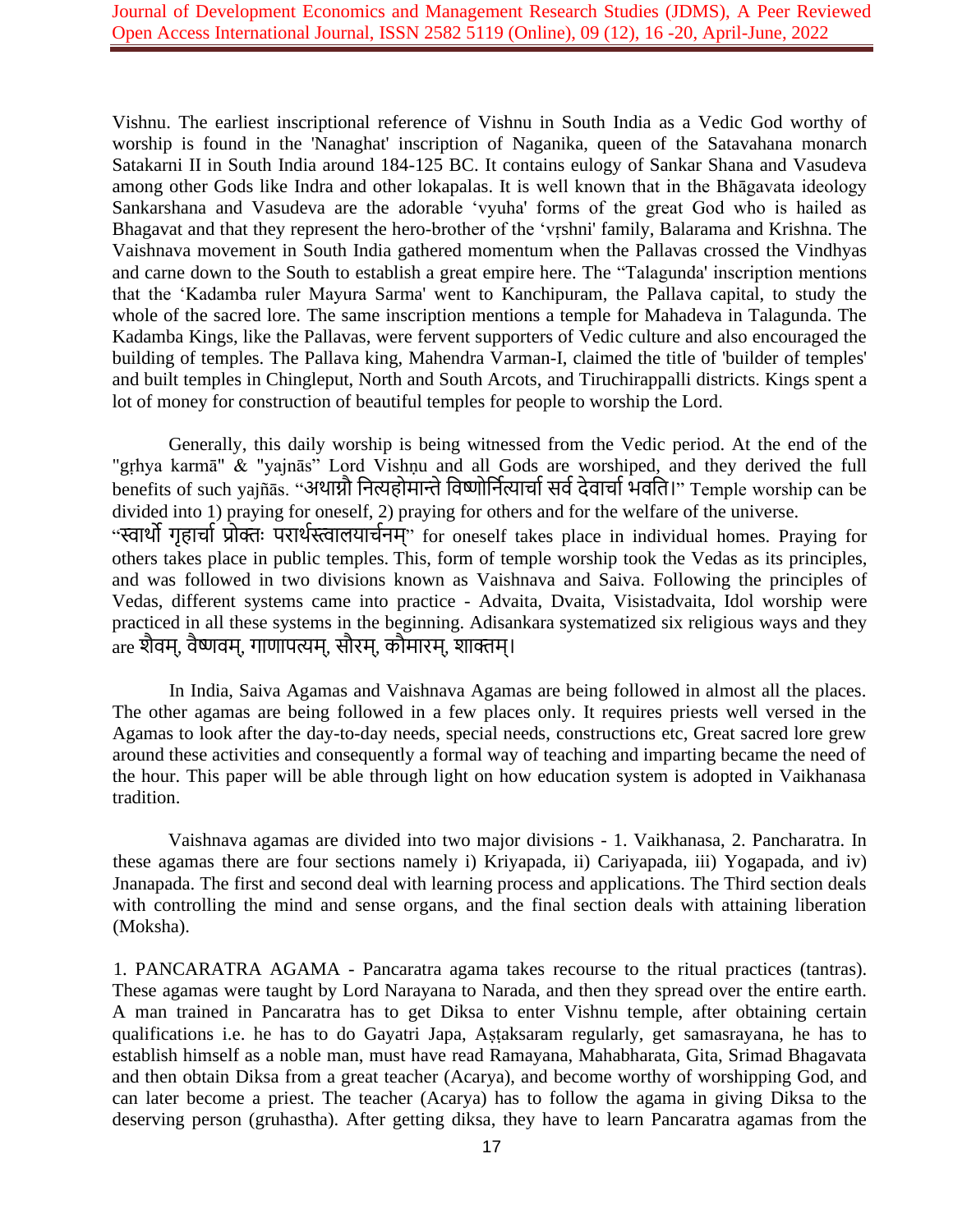same Guru, and then only can offer services to Lord in the temple, become eligible to conduct the festivals also. This Agama has 108 samhitas. Each samhita has its own individual features. In a temple, if one samhita is being followed, the practice should not be changed to another samhita later. If there is a need to change the samhita, it can be done only after Samprokshanam, and then the authorities can adopt the new samhitas. The people, who obtain the Diksa in a proper manner, are eligible to do poojas in the temple. In this agama, festivals are conducted under the guidance of Guru and after gaining a sound experience by practice, one is allowed to perform the festivals individually. It is mentioned that to have sufficient training and practice, one must go with great priests, learn the procedures to do pooja and conduct the festivals.

2. VAIKHANASA AGAMA - Vaikhanasa Agama also explains the methods of worship of Vishnu. The Vaikhanasa agama adopts fundamentally Vedic mantras as its principles. This Agama was given by Lord Narayana to Vikhanas Muni (sage), in the form of sastras. If a man wants to know Vaikhanasa Agama he has to be a Vaikhanasa by birth itself. The Vikhanas muni had many disciples like Atri, Marici, Kasyapa, Pulstya, Pulaka etc. Of these Bhrugu, Atri, Marici and Kasyapa were the four main disciples. These main disciples spread the temple form of worship to the people.

# QUALIFICATION FOR LEARNING THE AGAMAS

According to Vaikhanasa sutra, those who are well versed with all the samskaras are eligible to do the pooja in Vaikhanasa Agama temples. One who has known the Brahman, learnt the Vedas, has good conduct, and always meditates on Lord Vishnu, has good thoughts, has eagerness to learn temple mantras, does Samidadhana/Aupasana daily, is highly learned pandit/scholar, is fit to do Samprokshana and such a person alone can be selected by Guru.

वैखानससूत्रेण निषेकादि संस्कार क्रियायुक्तान् विप्रान् वेदविदः शुद्धान् शुद्धित्रयोपेतान् वैष्णवान् वयस्संपन्नान् सुमनस्कान् अर्चनादि सर्वप्रयोगज्ञान् मन्त्रकल्पविदः श्रोत्रियान् अग्निसंपन्नान् आहूय तेषु ज्ञानोत्कटं शुभदर्शनं श्रुतवृत्तशीलं संपन्नं गुरं वरयेत्। (नवमानार्ानकल्पः Chapter 27).

# PRIESTSHIP FOR SAMPROKSHANAM

One who keeps himself clean, has clean and good habits, taking bath daily, doesn't commit any sin, does svādhyaya, Japa three times daily, learns 'dvādasākṣara japa' follows prājāpatya fastings, eats 'havis' one time a day, redeem sin, eats only havis till the end of samprokshanam, sleeps on mat, does not speak to women, takes bath three times a day, has control over his senses is eligible to become a samprokshana priest.

सर्वे सुलुप्तकेशश्मश्रुकेशनखाः शुद्धदन्ताः स्नात्वा अघमर्षणं कृत्वा सावित्रीपूर्वं द्वादशसूक्तानि जप्त्वा प्राजापत्यं, पादकृच्छ्रम्, एकाहं वा अपोष्य पापं सर्वं सदह्य यावत्प्रतिष्ठान्तं तावद्धविष्यभोजो दर्भास्तरण शायिनः स्त्रीशूद्रादि संभाषणपरिवेषणान्वर्जयित्वा त्रिषवणस्नायिनो जितेन्द्रिया भवेयुरिति विज्ञायते । (विमानार्चनकल्पः Chapter 27).

# TIME OF OBTAINING AGAMA SASTRA

As the Agama is based on Vedic mantras, one becomes eligible to read the Agama only after getting Upanayana Samskara. The Upanayana should be performed during Vasantarutu i.e., April to June in accordance with the age mentioned in the vikhanaskalpa sutra. The prescribed age is 5 yrs from conceiving for getting brahma-varcas, 8 yrs for longevity (ayuskama), and 9-16 yrs for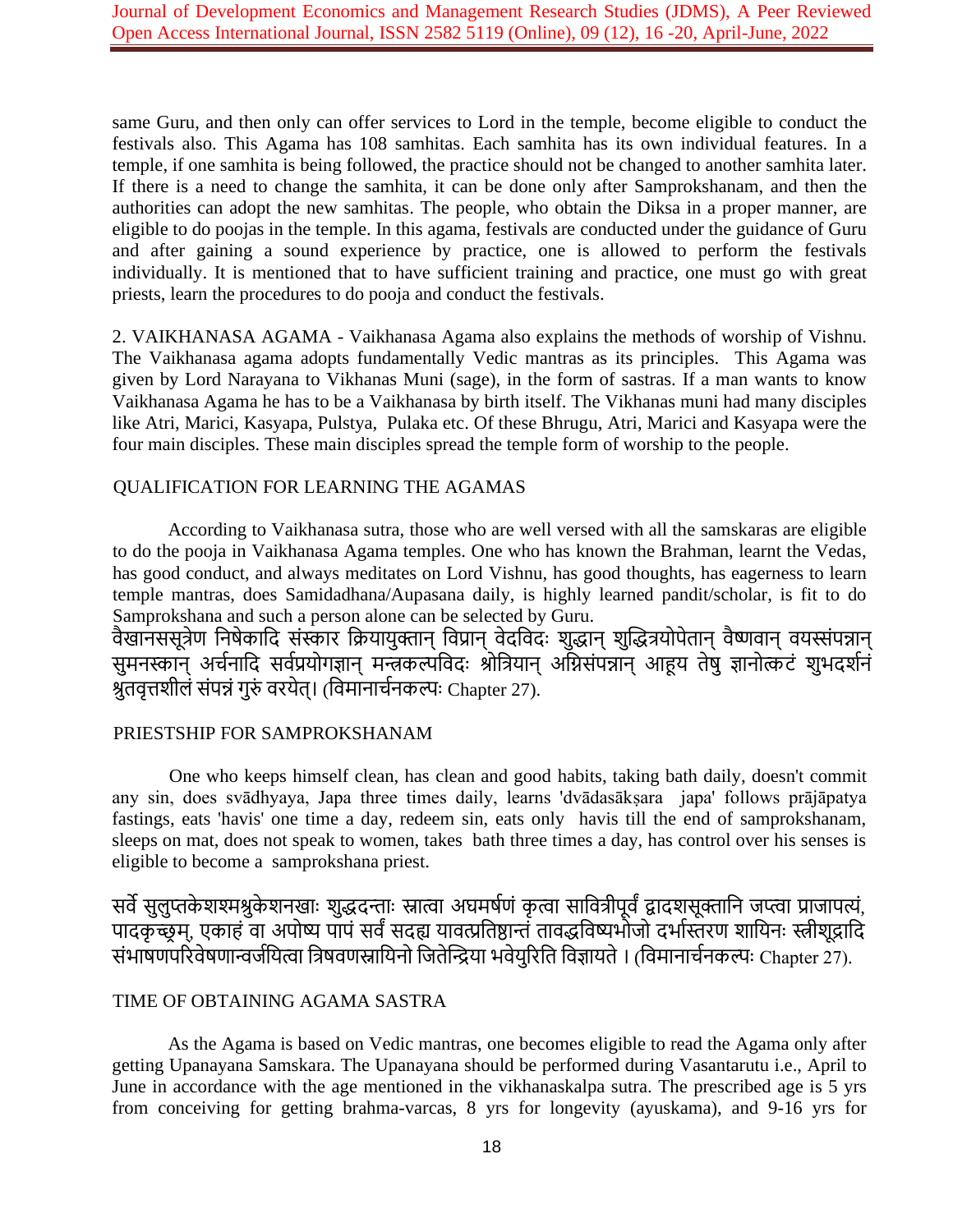materialistic wealth (srikama) in every year. अथ गर्भाधानादि वर्षे पञ्चमे ब्रह्मवर्चसकामम् आयुष्काममष्टमे नवमे वा श्रीकामं वसन्ते ब्राह्मणमुपनयीत। (वै.गृह्यसूत्रम्).

In Bodhayana sutra, 8 yrs from womb is materialistc (kamya), 7 yrs for brahmavarcas, 8 yrs for longevity (ayuskama), 9 yrs for tejaskama, 10 yrs for annadhyakama, 11 yrs for indriyakama, 12 yrs for pasukama, 13 yrs for medhakama, 14 yrs for pustikama, 15 yrs for bratrvyavanta and 16 yrs for sarvakama.

अथातो गर्भाष्टमे ब्राह्मणमुनयीत इत्यारभ्य अथापि काम्यानि भवन्ति सप्तमे ब्रह्मवर्चसकाममष्टमे आयुष्कामं नवमे तेजस्कामं दशमे अन्नाद्यकामं एकादशे इन्द्रियकामं द्वादशे पशुकामं त्रयोदशे मेधाकामं चतुर्दशे पुष्टिकामं पञ्चदशे भ्रातृव्यवन्तं षोडशे सर्वकामम् इति (वैखानस बोधायन गृह्यसूत्र).

If a person misses the age to get Upanayana samskara to be undergo the uddhalaka prayachchitta. Hence the age for upanayana is very important to learn Vedas and Agama. After getting the upanayana samskara the person is eligible to join the agama education stream. In general, the Agama Sastra starts with "ऋनर्प्रश्नोत्तरम्" i.e., some of the sages ask some doubts, then the senior most sage clear the doubts, In this manner the Agama sastra developed step by step and has been expanded.

Eg. ऋर्यो धमिसंसक्तााः समागम्य प्रणम्य र् ।। अभिपूज्य यथान्यायमिदं वचनमब्रुवन्। भगवन सर्ववित त्वं हि तस्मात्पृच्छामहे वयम्।। आश्रमे सम्यगासीनमृषिं सर्वहितोद्यतम्। ऋषयोऽभ्यागतास्सर्वे प्रणिपत्येदमब्रुवन् ।। (वैखानस-समर्तार्चनाधिकरणम्)

Then the sage starts answering –

भृगुरुवाच - युष्माभिः परिपृष्टं यत्तत्सर्वमृषिसत्तमाः । वक्ष्यामि सावधानेन श्रृणुध्वं मत्प्रबोधितम् ।। (वैखानस-समूर्तार्चनाधिकरणम्)

In Marici's Vimanarcanakalpa starts with the questions, whom to worship? how to worship? the system of worship, benefit of the worship in the temple etc.

# भगवन् केनमार्गेण कैर्मन्त्रैः कं देवमर्चयन्तः कान् लोकान् गमिष्यति?

Sage Marici then replied - मरीचिरुवाच - सुप्रसन्नं परमात्मानं नारायणं ध्यात्वा अभिवन्द्य श्रुत्यनुकूलेन मार्गेण चतुर्वेदोद्भवैः मन्त्रैः तमर्चयन्तः श्रुतिभिरभिहितं शाश्वतम् अतीन्द्रियं देवैरनभिलक्ष्यं तद्विष्णोः परमं पदं गच्छेयुः (प्राप्नुवन्ति) इति। (विमानार्चनाकल्पः Chapter I).

After answering to these questions, the explanation of the system of worship according to their specific ways are taken up in the agamas.